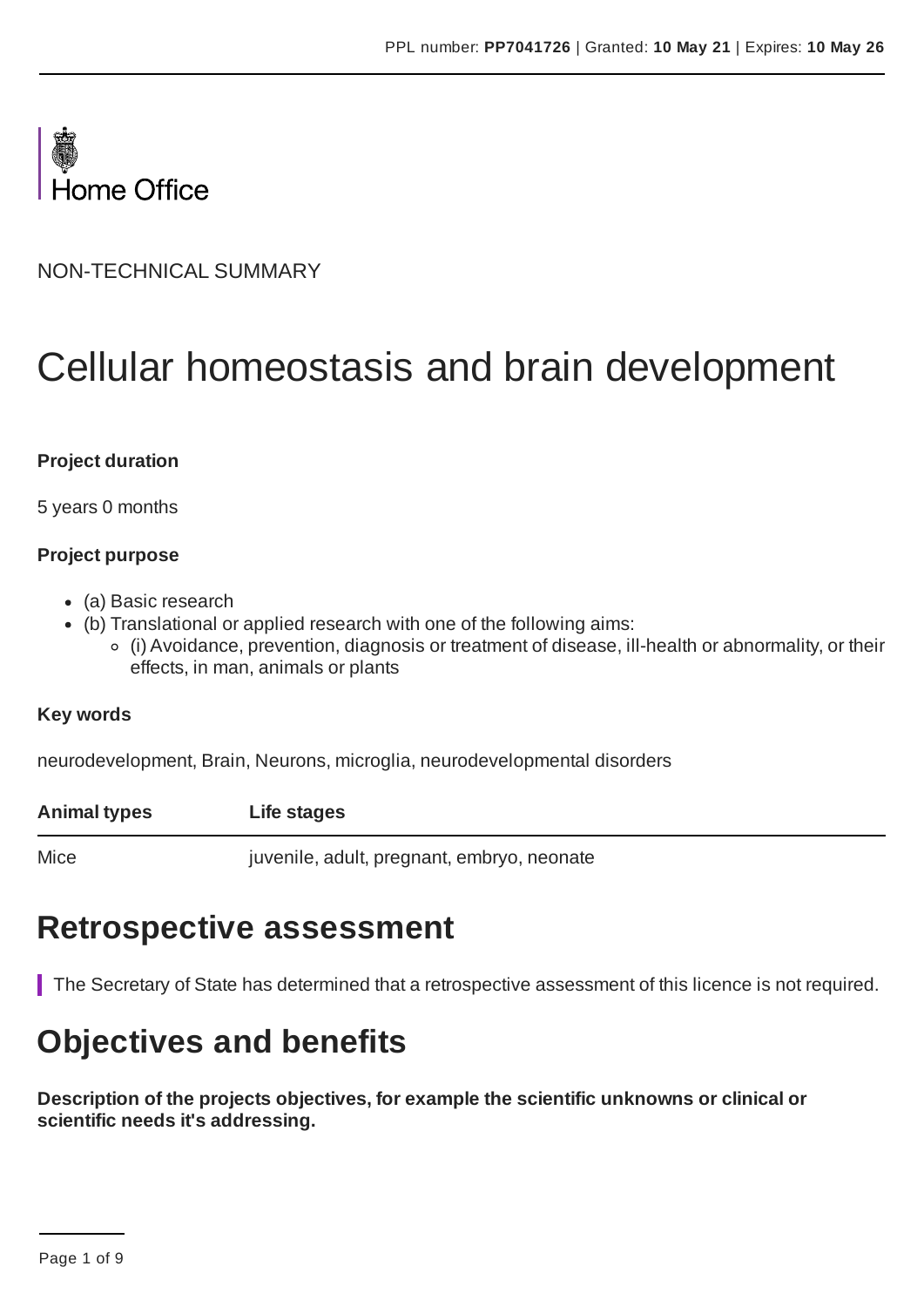#### **What's the aim of this project?**

The main aim of this project is to understand the role of pyramidal cells, the most abundant excitatory cell in the cerebral cortex, in regulating the development, distribution and maturation of microglia, the resident immune cells, in the developing cerebral cortex.

**Potential benefits likely to derive from the project, for example how science might be advanced or how humans, animals or the environment might benefit - these could be short-term benefits within the duration of the project or long-term benefits that accrue after the project has finished.**

#### **Why is it important to undertake this work?**

Neurodevelopmental disorders such as autism spectrum disorders (ASD) affects at least 1% of the population. Currently, there are no known treatment. Furthermore,ASD are only reliably diagnosed late in development, consequently preventing earlier intervention in halting disease progression. The lack of treatment and earlier diagnosis is largely due to our lack of understanding as to how the brain develops. This work aims to remedy this by (i) increasing our understanding as to how brains are formed during development, (ii) identification of a critical time window during development in which the brain is susceptible to perturbations and (iii) providing insights into how neurodevelopmental disorders such as ASD may arise during development.

How does this work aim to achieve this? Neurons are the basic working unit of the brain in which information is transmitted and processed from the periphery to the brain. Pyramidal cells, in turn are the most abundantly found excitatory neurons present in the cerebral cortex. In individuals that have been diagnosed with ASD, pyramidal cells have been known to behave aberrantly (e.g. altered levels of neuronal activity). We hypothesised that despite the different factors contributing to ASD, these factors converge onto a similar molecular mechanism, namely alteration of neuronal activity during early postnatal development. These changes can have an impact on how brains are built, especially on cell types such as the brain immune cell, microglia. Microglia are known to be involved in different aspects of brain development, more specifically in how neurons communicate with one another. Consequently, alteration in how microglia develop, mature or even the amount that are present in the brain can have a significant impact on how the brain functions. In this work, we aim to understand how changes in pyramidal cell activity can impact microglia development and how deviation from normal microglia development may contribute to some of the impairments observed in ASD such as alteration in cognitive function.

#### **What outputs do you think you will see at the end of this project?**

Overall, this proposal aims to find new methods of earlier autism spectrum disorder (ASD) diagnosis and intervention by increasing our understanding of the molecular mechanisms involved in brain formation. This will be achieved by demonstrating that although different factors (e.g. genetic mutations, environmental insults such as maternal infection during pregnancy, pollutions) may contribute to ASD, these factors however, converge onto a similar molecular mechanism, namely alteration of neuronal activity during early postnatal development. We hypothesised that this alteration of neuronal activity has a significant impact on how brains are built, especially on cell types such as the brain immune cell,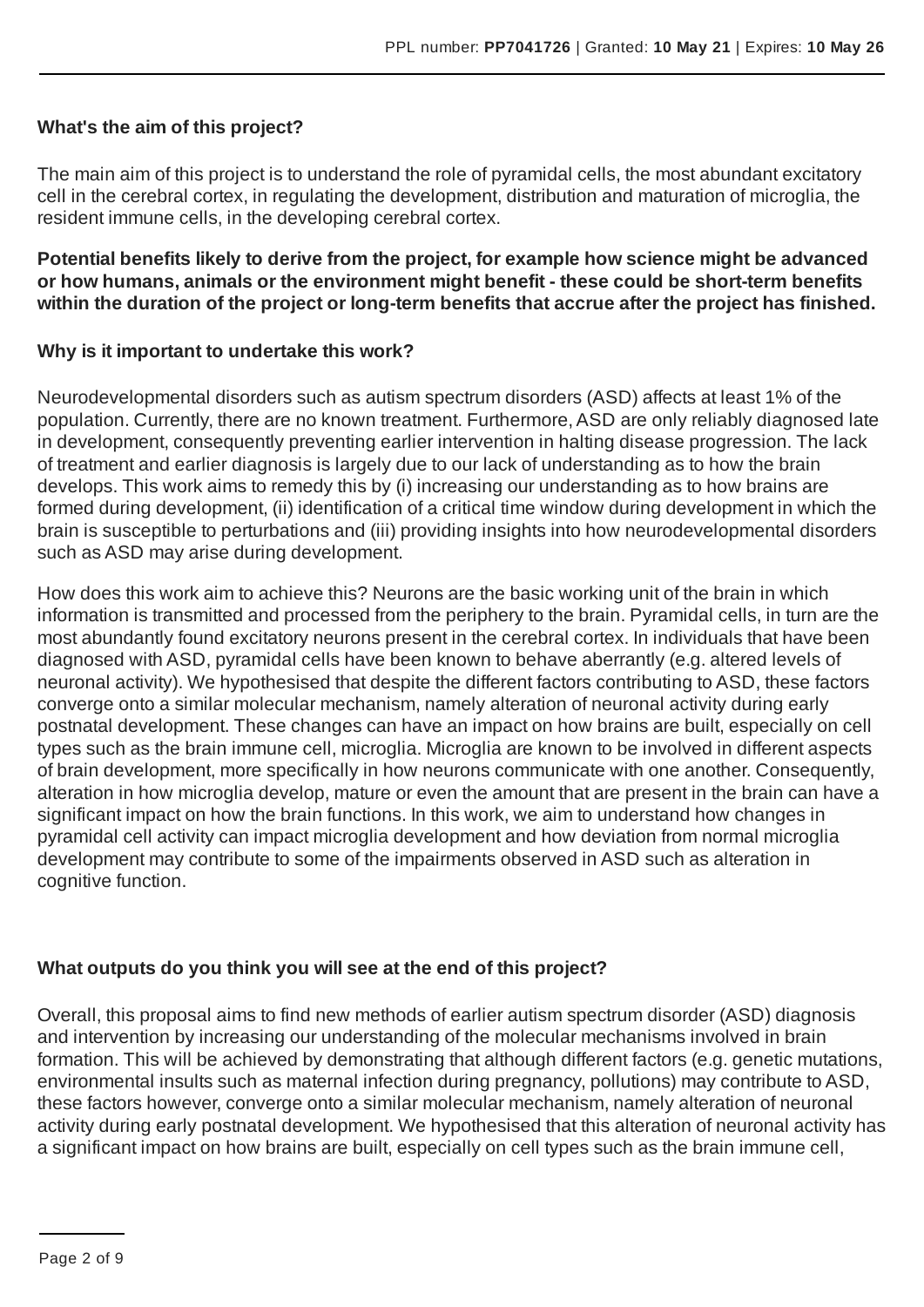microglia, which are known to modulate cortical function and behaviour. The discovery from this proposal will be key in (1) identifying the role of neuronal activity in modulating microglia development and number, (2) identifying the critical period during development in which the developing mice are susceptible to changes and (3) convergence of molecular mechanisms leading to the phenotypes typically observed in individuals with ASD. These discoveries will increase our basic understanding as to how brains are built during development and provide insights as to what happens during ASD and possibly other neurodevelopmental disorders.

In the long term, application of the knowledge obtained from this project onto human development will allow for (1) understanding as to how alteration of neuronal activity during early development can impact microglia development and number which in turn may explain some of the impairments observed in ASD, (2) earlier diagnosis ofASD based on changes in neuronal activity observed during gestation or during the first few months of life using resting-state fMRI and (3) new therapeutic avenues that might prevent or reduce the impact of changes of neuronal activity during early development.

To ensure that these discoveries and information will be disseminated as far and wide as possible, we will publish these discoveries in peer-reviewed scientific journals and also in talks and posters during conferences (both positive and negative results). Furthermore, the project involves the generation of transcriptome datasets, which illustrates the changes in multiple gene expression within the microglia population in reaction to altered neuronal activity. This data set will be made readily available through online repository. We will also summarise our findings for the general public and will communicate our discoveries through press releases and also via social media (e.g. Twitter).

#### **Who or what will benefit from these outputs, and how?**

According to the latest statistics from the UK government, neurodevelopmental disorders such as autism spectrum disorder (ASD) affects at least 1% of the population. Unfortunately, this is likely to be an underestimation due to the difficulty in diagnosis, especially among young children. Currently, the earliest detection of ASD in humans are approximately 2 years old. More often however, individuals with ASDs are typically diagnosed much later in life. Earlier detection and diagnosis of ASD will enable earlier intervention that may reduce social and cognitive deficits. One possible avenue that may allow for earlier diagnosis and intervention is by increasing our understanding on the aetiology of ASD.

In the short term, the outputs from this project can be seen in the advancement in basic sciences. The discovery from this proposal will be key in (1) identifying the role of neuronal activity in modulating microglia development and number, (2) identifying the critical period during development in which the developing mice are susceptible to changes and (3) convergence of molecular mechanisms leading to the phenotypes typically observed in individuals with ASD. These discoveries will increase our basic understanding as to how brains are built during development and provide insights as to what happens during ASD. The people benefiting from these outputs will include researchers from within and outside the field where they will be able to utilise the scientific discovery made and the training provided (e.g. knowledge gained from the insights and the direct use of the data that will be made available via publication and online repository). Furthermore, new collaborations may be formed based on the data produced by this proposal.

One of the long-term objectives of the lab is to collaborate with clinicians in order to determine how these findings can be applied onto human development. Application of the knowledge obtained from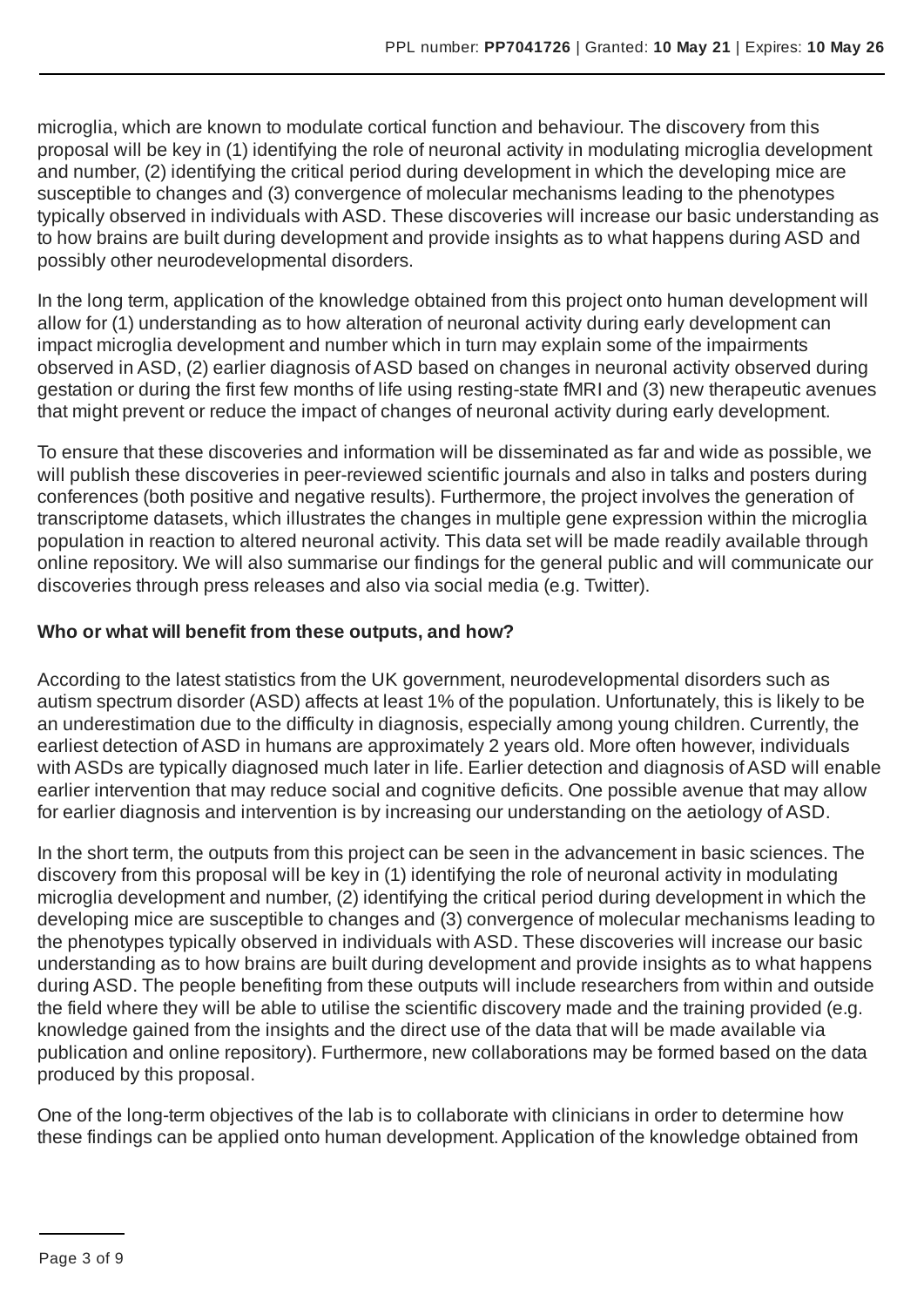this proposal will allow for better understanding as to the aetiology of ASD and the possibility of an earlier diagnosis among children. Currently, there are no known treatments available for ASD. Identification of new therapeutic targets that can prevent significant alteration in neuronal activity during development may not necessarily cure ASD, but it will halt the deterioration of further impairments that can occur during development. Consequently, earlier diagnosis and prevention will allow for better management of the symptoms.

Finally, if the outputs from this project can be successfully applied onto human development, individuals with high risk of developing ASD (e.g. siblings with known ASD diagnosis) in the long-term, will benefit from this work as earlier detection of this disorder will allow for more efficacious treatments and preventive measures to be done earlier during development. To this end, we are currently consulting with clinicians in order to determine how the discovery from this proposal can be applied onto human development. Together, this will allow for earlier diagnosis and potentially earlier intervention in individuals that have a high risk of developing ASD.

#### **How will you look to maximise the outputs of this work?**

To maximise the outputs of this work, we will disseminate the output of the project through publications and preprints. We will also disseminate outputs (successful and unsuccessful approaches) through talks, poster presentations and informal discussions during conferences and meetings. We will also look into building new relationships with clinicians in order to apply this knowledge onto human development. Furthermore, the output of this work can also be further maximised by the formation of new collaborations, both in the field of neurodevelopment and beyond, as the knowledge generated through this project can be easily applied to other diseases, organs and organisms.

#### **Species and numbers of animals expected to be used**

• Mice: 5700

## **Predicted harms**

**Typical procedures done to animals, for example injections or surgical procedures, including duration of the experiment and number of procedures.**

#### **Explain why you are using these types of animals and your choice of life stages.**

We use genetically modified mice, both males and females, in this proposal in order to study cell-cell interactions in the developing brain. For this purpose, mice are an ideal choice as

1) brain development in mouse is similar to those in humans

2) the mouse brain contains the same complement of cell types as in humans

3) the availability of genetically modified mice allows for specific cell type manipulation and the induction or deletion of specific gene of interest.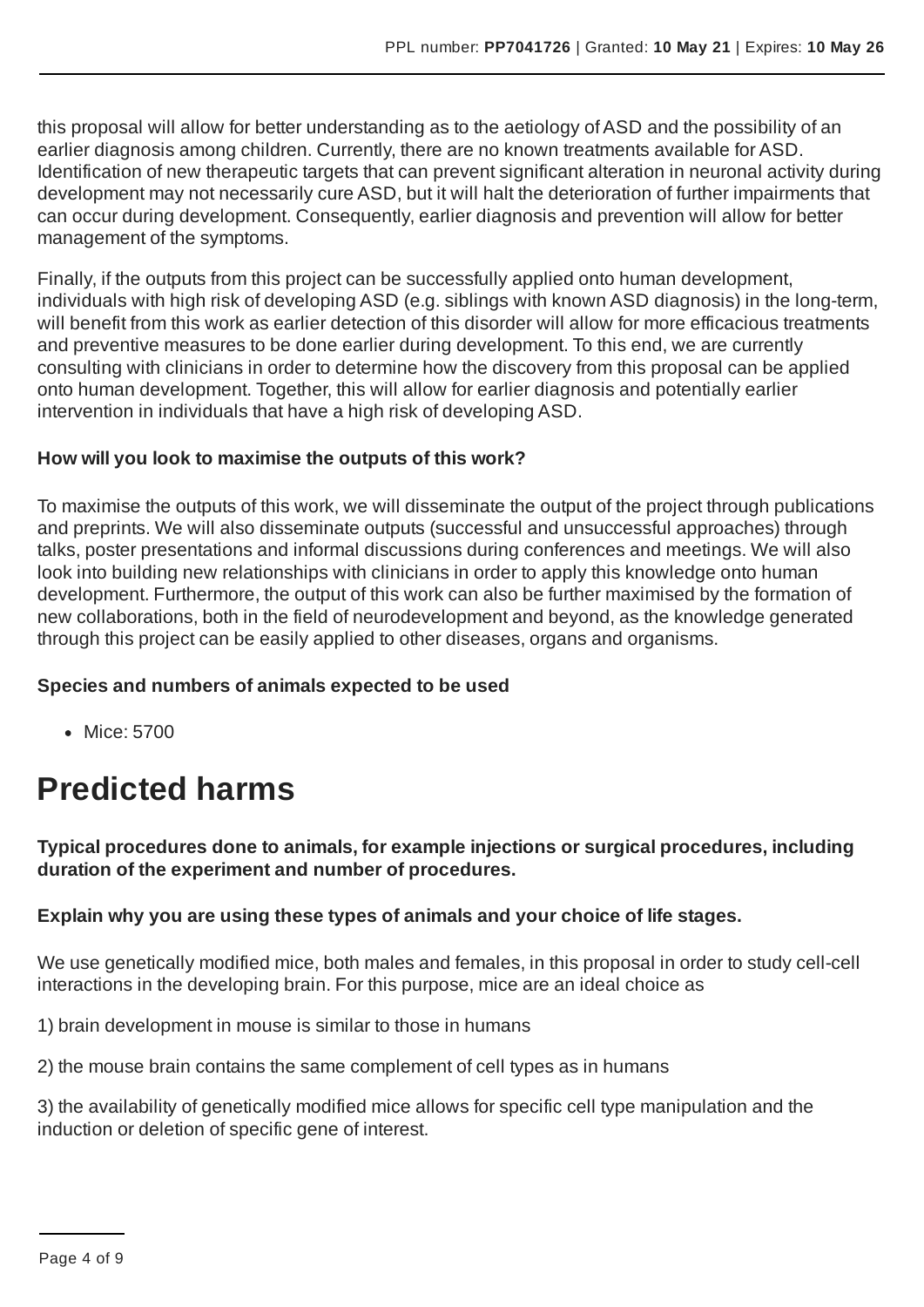This project will use animals in all life stages. This will allow us to investigate how the brain develops during early postnatal weeks and also to study the consequences of altered brain development in the adult animals.

#### **Typically, what will be done to an animal used in your project?**

The bulk of the animals in this protocol will not undergo any further procedures beyond the normal breeding and maintenance procedures (70%).

The remaining animals will undergo at least one (10%), two (15%) or up to three (5%) of the following procedures listed below

1. Administration of substances peripherally (e.g. via their diet/drinking water, orally, subcutaneously (e.g. under the skin) or intraperitoneally (e.g. into the abdominal cavity)). Substances will be administered maximally for 7 days, twice daily.

2. Administration of substances directly into the central nervous system of neonates (e.g. intracerebral injections). This procedure will not last more than 30 minutes.

3. Behavioural tests that aims to measure the different aspects of behaviour that are typically associated with neurodevelopmental disorders (e.g. cognition, compulsion). The maximum length of time the animals will spend performing these behavioural tests will not exceed 24 days.

#### **What are the expected impacts and/or adverse effects for the animals during your project?**

Previous experience has shown that these procedures do not typically induce any adverse effects. Nonetheless, listed below are possible adverse effects that may arise in this project.

1) There is a low risk of death occurring from anaesthesia or complications during surgery (<1%)

2) Other adverse effect from surgeries and substance administration may include weight loss in excess of 15% of total body weight or excessive loss of coat (e.g. piloerection) in rare situations.

3) Low risk of hypothermia from Morris water maze. This will be mitigated by the use of heating cabinets and by maintaining the water and room temperature appropriately (<1%).

4) Low risk of pups being rejected by their mothers or foster mothers after administration of substances into the central nervous system (<1%)

#### **Expected severity categories and the proportion of animals in each category, per species.**

#### **What are the expected severities and the proportion of animals in each category (per animal type)?**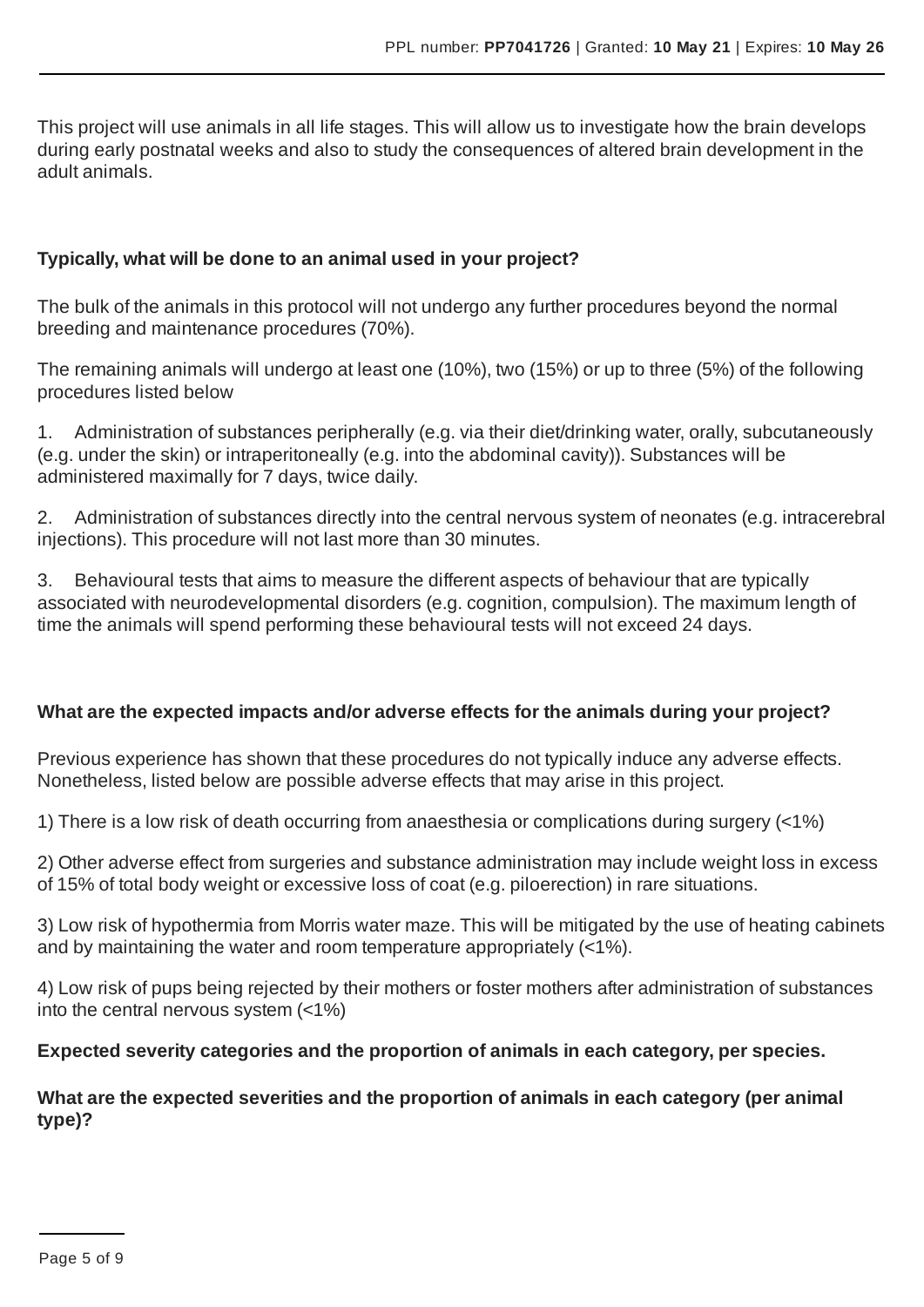The expected severities of the animals in this project will be mild (70%) and moderate (30%).

#### **What will happen to animals at the end of this project?**

- Killed
- Used in other projects

### **Replacement**

**State what non-animal alternatives are available in this field, which alternatives you have considered and why they cannot be used for this purpose.**

#### **Why do you need to use animals to achieve the aim of your project?**

The main aim of the project is to understand the formation of the brain and elucidate the role of neuronal activity in shaping the development and maturation of the various cell types in the developing cortex. The developing brain undergoes tremendous changes during the first few weeks of mouse postnatal development. Due to the complexity and ever-changing physiological environment during development, the use of mice is necessary as the tissue architecture plays an important role in influencing this process. Currently, it is inconceivable that we will be able to generate computer models that will allow us to study the cell-cell interaction in an ever-changing three-dimensional structure that is required for this study. For the same reason, this precludes the majority of in vitro models such as primary slice cultures. Nonetheless, we will use organotypic slice cultures whenever possible to reduce the severity of the procedures. In this instance, we aim to use organotypic slice cultures in order to test the efficacy of our pharmacological candidates before testing these drugs in vivo.

#### **Which non-animal alternatives did you consider for use in this project?**

As a non-animal alternative, I have considered the use of organoids as a potential in vitro system. Organoids are self-organising three-dimensional multicellular in vitro tissue. Organoids are derived from stem cells that are meant to recapitulate the developmental progression of an organ in vitro.

In addition, I have checked the FRAME website (www.frame.org.uk) and currently there are no other suitable replacement available for this current project.

#### **Why were they not suitable?**

The use of organoids has several major limitations in these key areas as they lack:

1) the correct cellular structure and layers (e.g. the presence of inputs from brain regions outside of the cerebral cortex such as the thalamus is lacking in organoids)

2) the complex environment is required to study brain immune cell behaviour and neuronal interaction. It has been previously shown that brain immune cells do not fully mature into the adult state when grown outside the organism (e.g. cell culture and organoids).

Page 6 of 9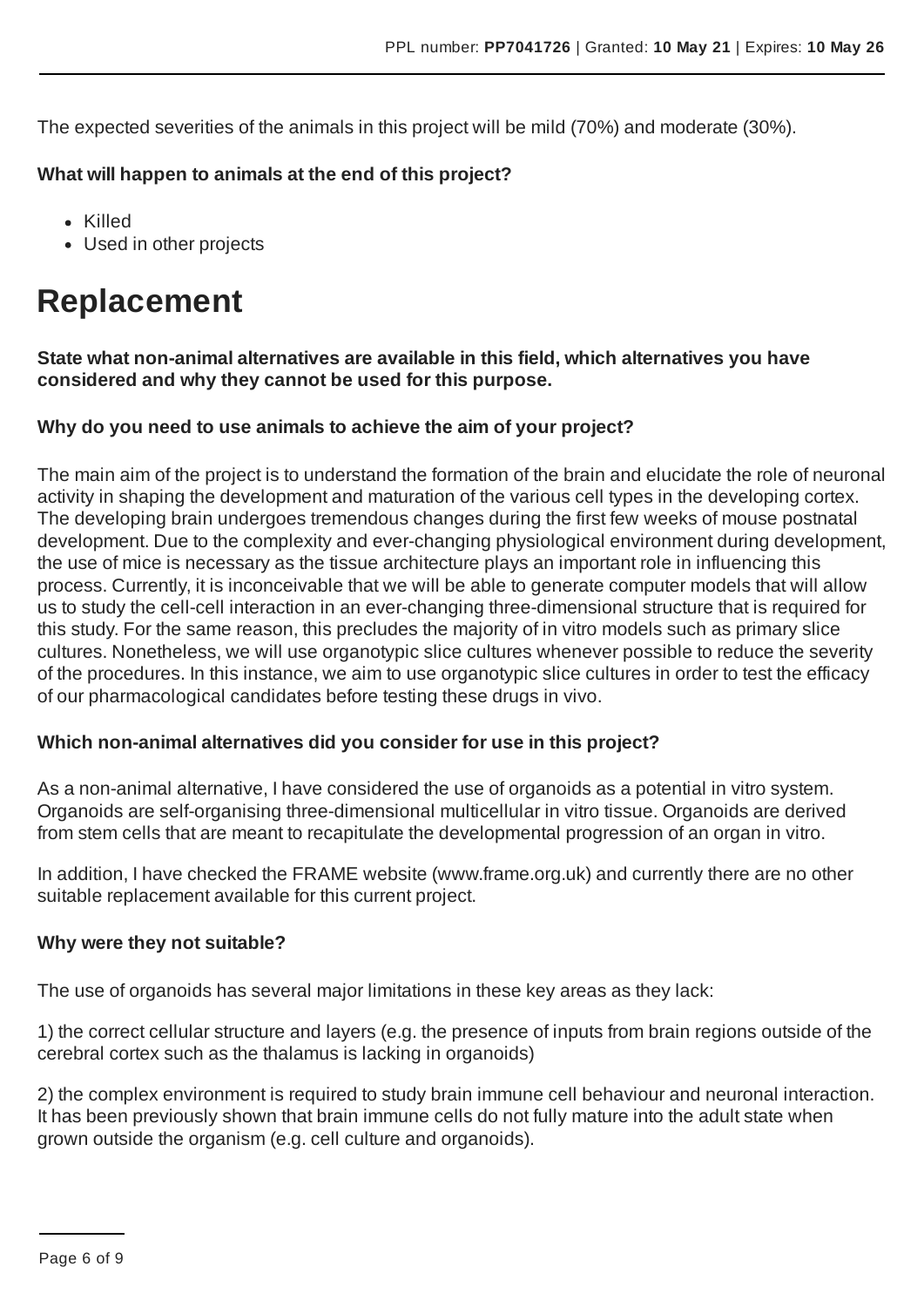3) the brain consists of many different cell types that originate from different lineages during development. Organoids however are grown from cells originating from a single lineage. Consequently, it is currently not possible to study the interactions between cell types from different lineages using organoids.

### **Reduction**

**Explain how the numbers of animals for this project were determined. Describe steps that have been taken to reduce animal numbers, and principles used to design studies. Describe practices that are used throughout the project to minimise numbers consistent with scientific objectives, if any. These may include e.g. pilot studies, computer modelling, sharing of tissue and reuse.**

#### **How have you estimated the numbers of animals you will use?**

I have estimated the number of animals used based on my previous experience and the current preliminary data obtained where I have performed power calculations. As most of the data required can be obtained from ex vivo analysis, we will be able to use the same samples for multiple experiments in order to address different scientific questions. The bulk of the animals estimated in this project will come about through the breeding of mice for the appropriate genotypes. The number of animals estimated have been calculated based on Mendelian genetics in order to obtain the desired genotypes. Consequently, multiple breeding will be required to obtain animals with the appropriate genotypes.

#### **What steps did you take during the experimental design phase to reduce the number of animals being used in this project?**

I have 10 years of experience using mice as a model system for studying neurodevelopment. I have used this experience together with tools such as the NC3R's experimental design assistant to minimise the number of animals used when testing our hypothesis, including the use of factorial experimental design. Furthermore, prior to the experimental design, I have also taken the online course (www.3rsreduction.co.uk) and went through the PREPARE guidelines (https://norecopa.no/prepare) in order to minimise the animal used while ensuring high reproducibility.

#### **What measures, apart from good experimental design, will you use to optimise the number of animals you plan to use in your project?**

To optimise the number of animals used, all lab members will be required to take an online course designed to minimise the number of animals used (www.3rs-reduction.co.uk).

With regards to animal breeding, we will ensure efficient mouse breeding by maintaining a detailed record of the breeding and colony management. Record keeping in this instance will allow us to identify problems with the colony early on (e.g. the performance of the breeder, rotating breeders on a strict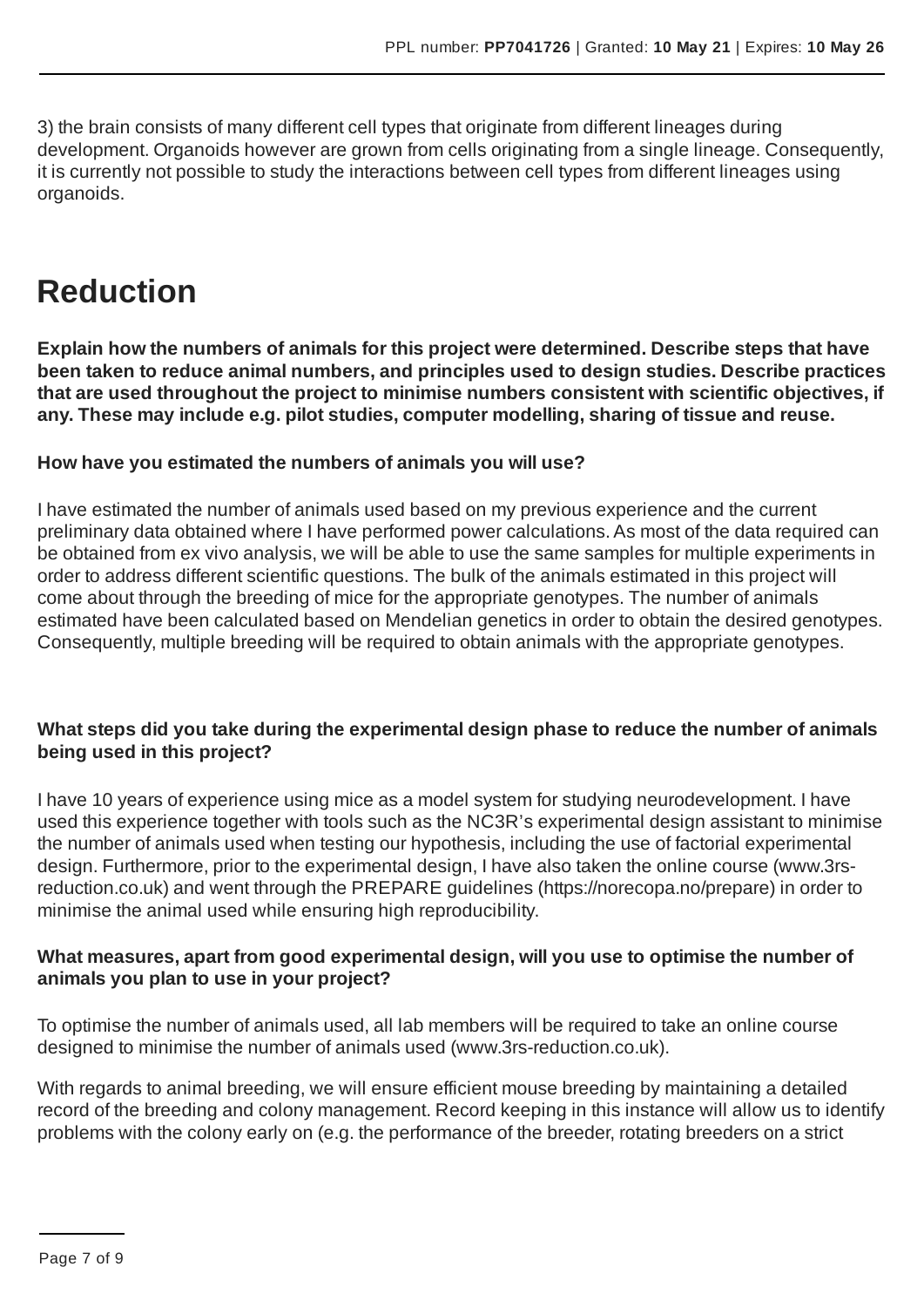schedule, replacing non-productive breeders). Furthermore, we will also cryopreserve any mice strains that are not in use.

We will also have a brain database to ensure that every brain collected will be recorded together with the relevant information (e.g. experiments conducted, age, sex) to ensure that it can be used by the entire lab in addition to other researchers beyond the lab. We anticipate that as the mouse brain is relatively large and quite a substantial number of brain slices can be obtained per animal, this will allow for the maximal use of the tissue collected. In addition, the tissue collected can be used for pilot experiments in which we will test novel reagents such as antibodies. Together, this will reduce the overall usage of mice in our experimental procedures while sharing the resources with everyone in the lab and in the university.

### **Refinement**

**Give examples of the specific measures (e.g., increased monitoring, post-operative care, pain management, training of animals) to be taken, in relation to the procedures, to minimise welfare costs (harms) to the animals. Describe the mechanisms in place to take up emerging refinement techniques during the lifetime of the project.**

**Which animal models and methods will you use during this project? Explain why these models and methods cause the least pain, suffering, distress, or lasting harm to the animals.**

We will use genetically modified mice to study the function of specific genes in the formation of the brain during development. Some of the procedures that will be used in the project aims to manipulate genes in specific cell types. In the case of neonatal manipulation, we will provide special care to ensure that no pups are deserted after intracerebral injections. In particular, we have previously found that rubbing pups with the bedding reduces the probability of mothers rejecting their pups. This method not only serves as a refinement measure but also lessens the number of animals used, due to a reduction in animal lost. Furthermore, localised administrations and manipulations reduce the adverse effects that are typically associated with systemic manipulations where multiple organs and cell types are affected at the same time. For all genetic manipulations, animal welfare is our topmost priority and care will be given in terms of anaesthesia, analgesia and recovery monitoring to ensure that any discomfort and suffering will be minimised.

#### **Why can't you use animals that are less sentient?**

The aim of this project is to study brain development which involves a complex choreography of different cell types in an ever-changing environment. Currently, the mouse remains the best options as there are (1) no suitable in vitro experiments that can mimic the in vivo environment, (2) less sentient animals such as drosophila, worms and zebrafish lack a cerebral cortex and in some species (e.g. drosophila) microglia and (3) the brain development process in mice is relatively similar to those in humans.

#### **How will you refine the procedures you're using to minimise the welfare costs (harms) for the animals?**